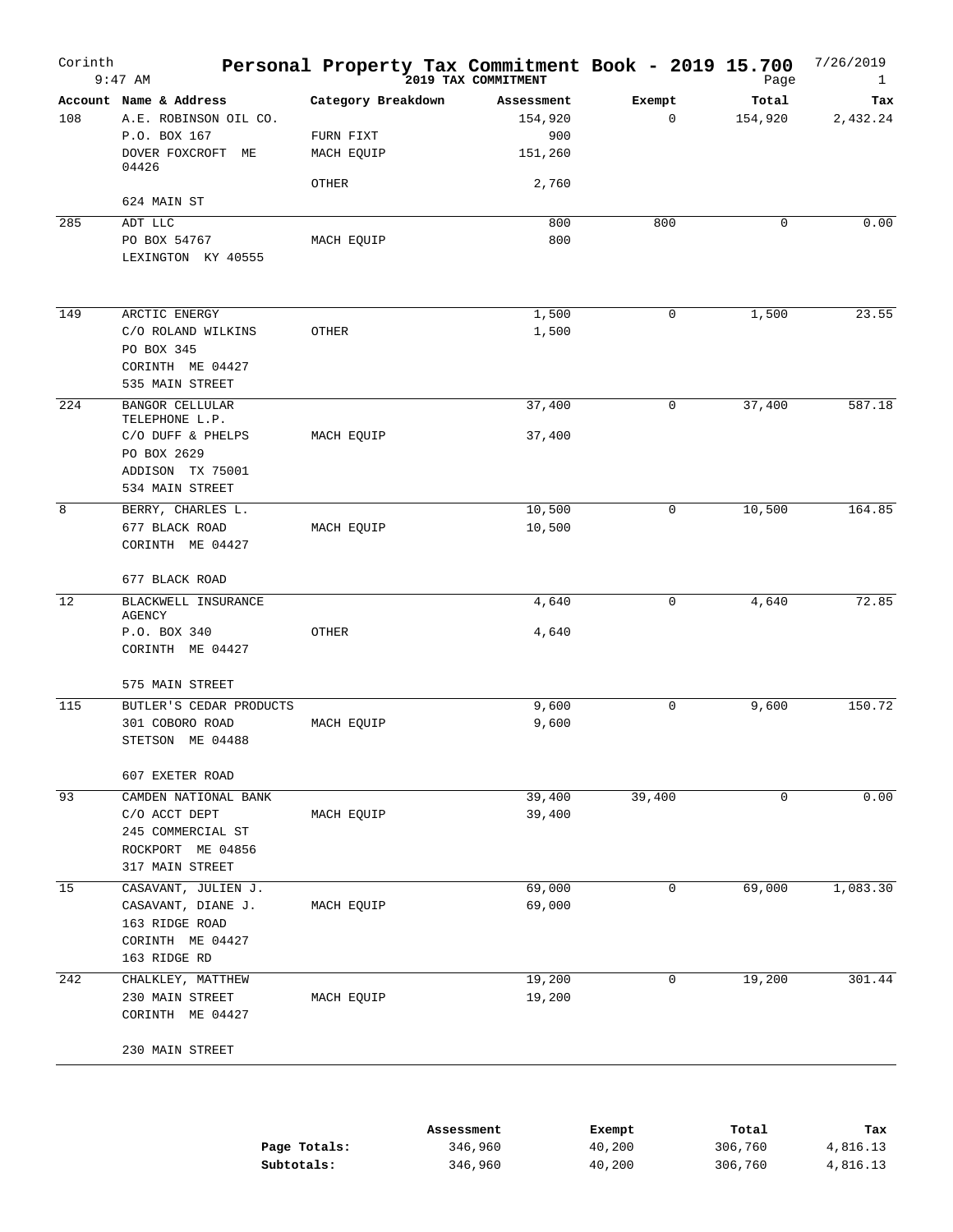| Corinth<br>$9:47$ AM          |                                                                                                                              |                                  | Personal Property Tax Commitment Book - 2019 15.700<br>2019 TAX COMMITMENT |                       | Page            | 7/26/2019<br>2 |
|-------------------------------|------------------------------------------------------------------------------------------------------------------------------|----------------------------------|----------------------------------------------------------------------------|-----------------------|-----------------|----------------|
| Account Name & Address<br>135 | CHARLIE, JR. INC.<br>1077 MAIN STREET<br>CORINTH ME 04427                                                                    | Category Breakdown<br>MACH EQUIP | Assessment<br>18,880<br>18,880                                             | Exempt<br>$\mathbf 0$ | Total<br>18,880 | Tax<br>296.42  |
| 237                           | 1047 MAIN ST<br>CISCO SYSTEMS CAPITAL                                                                                        |                                  | 4,510                                                                      | 0                     | 4,510           | 70.81          |
| CORP                          | C/O PROPERTY TAX<br>ALLIANCE INC<br>PO BOX 311746<br>NEW BRAUNFELS<br>TX 78131<br>689 MAIN STREET                            | MACH EQUIP                       | 4,510                                                                      |                       |                 |                |
| 174<br>689 MAIN               | CIT GROUP, INC<br>C/O RYAN, LLC<br>PO BOX 460709<br>HOUSTON TX 77056                                                         | MACH EQUIP                       | 5,400<br>5,400                                                             | 5,400                 | $\Omega$        | 0.00           |
| 289<br>NE INC<br>STE 330      | COCA COLA BOTT CO OF NO<br>1 EXECUTIVE PARK DR.<br>C/O PROPERTY TAX DEPT<br>BEDFORD NH 03110                                 | MACH EQUIP                       | 6,500<br>6,500                                                             | 0                     | 6,500           | 102.05         |
| 193<br>LLC                    | COINSTAR ASSET HOLDING<br>C/O ALTUS GROUP US INC<br>PO BOX 72210<br>PHOENIX AZ 85050<br>689 MAIN STREET                      | MACH EQUIP                       | 3,700<br>3,700                                                             | 0                     | 3,700           | 58.09          |
| 209                           | COMMUNITY PHARMACY<br>689 MAIN STREET<br>CORINTH ME 04427                                                                    | MACH EQUIP                       | 14,100<br>14,100                                                           | 0                     | 14,100          | 221.37         |
|                               | 689 MAIN STREET                                                                                                              |                                  |                                                                            |                       |                 |                |
| 132<br><b>FLOOR</b>           | CONSOLIDATED COMM OF<br>NNE CO LLC<br>ATTN: TAX DEPT<br>770 ELM STREET 2ND<br>MANCHESTER NH<br>03101-0000<br>343 MAIN STREET | MACH EQUIP                       | 27,500<br>27,500                                                           | 0                     | 27,500          | 431.75         |
| 148                           | CORINTH HEALTH &                                                                                                             |                                  | 23,710                                                                     | 0                     | 23,710          | 372.25         |
| FITNESS                       | C/O PATRICIA DEARBORN<br>P.O. BOX 108<br>CORINTH ME 04427<br>2 VILLAGE DRIVE                                                 | MACH EQUIP                       | 23,710                                                                     |                       |                 |                |
| 143                           | CORINTH MARKET, INC.<br>689 MAIN STREET<br>CORINTH ME 04427<br>689 MAIN STREET                                               | FURN FIXT<br>MACH EQUIP<br>OTHER | 505,702<br>1,500<br>496,752<br>7,450                                       | 0                     | 505,702         | 7,939.52       |

|              | Assessment | Exempt | Total   | Tax       |
|--------------|------------|--------|---------|-----------|
| Page Totals: | 610,002    | 5,400  | 604,602 | 9,492.26  |
| Subtotals:   | 956,962    | 45,600 | 911,362 | 14,308.39 |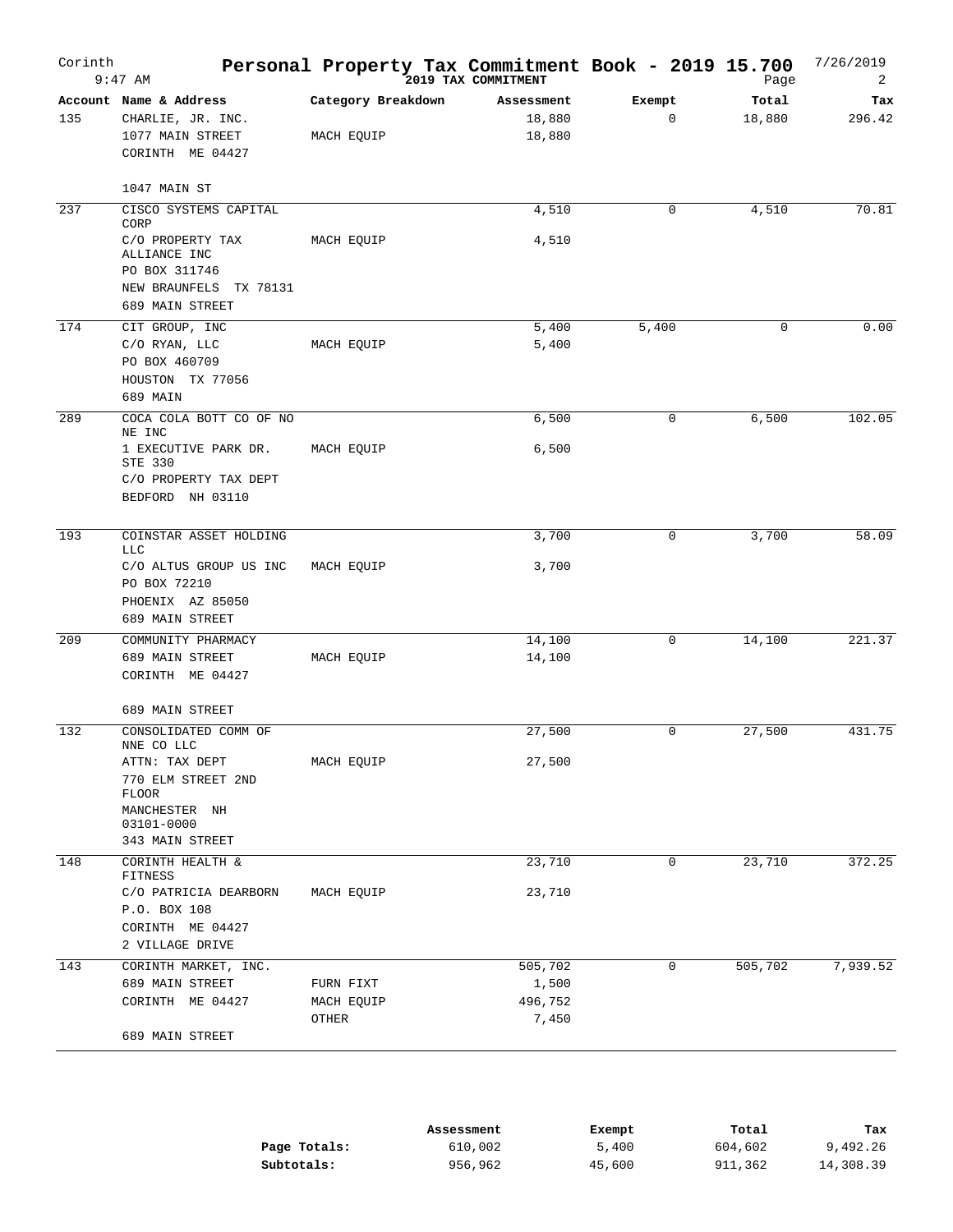| Corinth | $9:47$ AM                                                                                                      | Personal Property Tax Commitment Book - 2019 15.700 | 2019 TAX COMMITMENT                  |                                      |                                  |             | Page                          | 7/26/2019<br>3               |
|---------|----------------------------------------------------------------------------------------------------------------|-----------------------------------------------------|--------------------------------------|--------------------------------------|----------------------------------|-------------|-------------------------------|------------------------------|
| 47      | Account Name & Address<br>CORINTH PELLETS, LLC<br>PO BOX 315<br>CORINTH ME 04427                               | Category Breakdown<br>MACH EQUIP                    |                                      | Assessment<br>6,182,212<br>6,182,212 | Exempt<br>6,182,212              |             | Total<br>$\mathbf 0$          | Tax<br>0.00                  |
|         | 74 HOB ROAD                                                                                                    |                                                     |                                      |                                      |                                  |             |                               |                              |
| 217     | CORINTH VILLAGE<br>CREAMERY<br>PO BOX 137<br>CORINTH ME 04427                                                  | MACH EQUIP                                          |                                      | 16,100<br>16,100                     |                                  | 0           | 16,100                        | 252.77                       |
|         |                                                                                                                |                                                     |                                      |                                      |                                  |             |                               |                              |
|         | 422 MAIN STREET                                                                                                |                                                     |                                      |                                      |                                  |             |                               |                              |
| 200     | CORMIER, RICHARD J.<br>151 PUDDLEDOCK ROAD<br>CORINTH ME 04427                                                 | MACH EQUIP                                          |                                      | 17,000<br>17,000                     |                                  | 0           | 17,000                        | 266.90                       |
|         | 151 PUDDLEDOCK ROAD                                                                                            |                                                     |                                      |                                      |                                  |             |                               |                              |
| 267     | CSC SERVICEWORKS, INC.<br>C/O RYAN TAX COMPLIANCE MACH EQUIP<br>SERVICES,<br>PO BOX 460049<br>HOUSTON TX 77056 |                                                     |                                      | 250<br>250                           |                                  | $\mathbf 0$ | 250                           | 3.93                         |
| 83      | DAY, EUGENE                                                                                                    |                                                     |                                      | 41,260                               |                                  | 0           | 41,260                        | 647.78                       |
|         | D/B/A THE COUNTRYSIDE<br>RESTAURANT                                                                            | FURN FIXT                                           |                                      | 11,560                               |                                  |             |                               |                              |
|         | 118 DAY ROAD<br>GARLAND ME 04939<br>98 MAIN ST                                                                 | MACH EQUIP                                          |                                      | 29,700                               |                                  |             |                               |                              |
| 288     | DE LAGE LANDEN                                                                                                 |                                                     |                                      | 3,300                                | 3,300                            |             | 0                             | 0.00                         |
|         | FINANCIAL SERVICES<br>CORPORATE TAX DEPT 1111 MACH EQUIP<br>OLD EAGEL                                          |                                                     |                                      | 3,300                                |                                  |             |                               |                              |
|         | SCHOOL ROAD<br>WAYNE PA 19087                                                                                  |                                                     |                                      |                                      |                                  |             |                               |                              |
| 280     | DELL EQUIPMENT FUNDING                                                                                         |                                                     |                                      | 1,260                                | 1,260                            |             | 0                             | 0.00                         |
|         | LP<br>ATTN: PROPERTY TAX DEPT<br>ON DELL WAY, RR1-35<br>ROUND ROCK TX 78682                                    | MACH EQUIP                                          |                                      | 1,260                                |                                  |             |                               |                              |
|         | 689 MAIN STREET                                                                                                |                                                     |                                      |                                      |                                  |             |                               |                              |
| 29      | DILLON, PAUL O.<br>P.O. BOX 346<br>CORINTH ME 04427                                                            | FURN FIXT                                           |                                      | 4,250<br>4,250                       |                                  | $\mathbf 0$ | 4,250                         | 66.72                        |
|         | 284 MAIN ST                                                                                                    |                                                     |                                      |                                      |                                  |             |                               |                              |
| 69      | DIRECTV, LLC<br>ATTN PROPERTY TAX DEPT<br>1010 PINE, 9E-L-01<br>ST. LOUIS MO 63101<br>DIRECTV, LLC             | MACH EQUIP                                          |                                      | 9,150<br>9,150                       |                                  | 0           | 9,150                         | 143.66                       |
| 151     | DISH NETWORK, LLC<br>DISH NETWORK<br>PO BOX 6623<br>ENGLEWOOD CO 80155                                         | OTHER                                               |                                      | 15,230<br>15,230                     |                                  | 0           | 15,230                        | 239.11                       |
|         | Page Totals:<br>Subtotals:                                                                                     |                                                     | Assessment<br>6,290,012<br>7,246,974 |                                      | Exempt<br>6,186,772<br>6,232,372 |             | Total<br>103,240<br>1,014,602 | Tax<br>1,620.87<br>15,929.26 |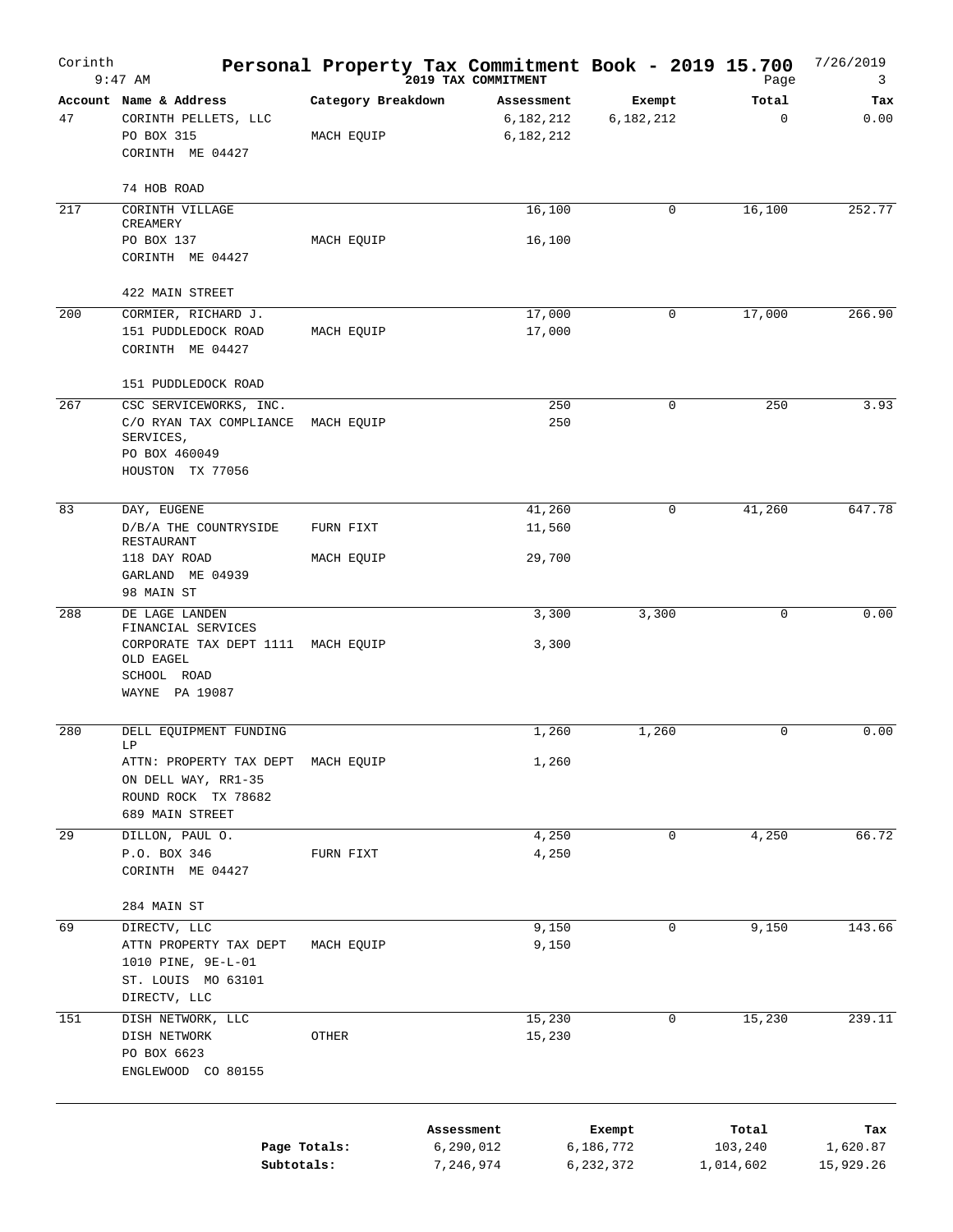| Corinth | $9:47$ AM                                                                                            |                         | Personal Property Tax Commitment Book - 2019 15.700<br>2019 TAX COMMITMENT |                       | Page             | 7/26/2019<br>$4^{\circ}$ |
|---------|------------------------------------------------------------------------------------------------------|-------------------------|----------------------------------------------------------------------------|-----------------------|------------------|--------------------------|
| 222     | Account Name & Address<br>DISHNET SATELLITE<br>BROADBAND LLC                                         | Category Breakdown      | Assessment<br>200                                                          | Exempt<br>$\mathbf 0$ | Total<br>200     | Tax<br>3.14              |
|         | PO BOX 6623<br>ENGLEWOOD CO 80155                                                                    | MACH EQUIP              | 200                                                                        |                       |                  |                          |
|         | VARIOUS PLACES                                                                                       |                         |                                                                            |                       |                  |                          |
| 116     | DOW JR, JEFFREY B.<br>DOWS SHINGLE MILL<br>547 MUDGETT ROAD<br>CORINTH ME 04427<br>547 MUDGETT ROAD  | MACH EQUIP              | 59,200<br>59,200                                                           | 0                     | 59,200           | 929.44                   |
| 30      | DUNHAM, ANDREW<br>365 MAIN STREET<br>CORINTH ME 04427                                                | MACH EQUIP              | 5,000<br>5,000                                                             | 0                     | 5,000            | 78.50                    |
|         | 365 MAIN STREET                                                                                      |                         |                                                                            |                       |                  |                          |
| 172     | DUNKIN DONUTS<br>C/O LUCIANO LIMA<br>674 MT. HOPE AVE SUITE<br>2<br>BANGOR ME 04401<br>IN TRADEWINDS | FURN FIXT<br>MACH EQUIP | 119,100<br>12,100<br>107,000                                               | 0                     | 119,100          | 1,869.87                 |
| 241     | EDUCATION NETWORKS OF<br>AMERICA<br>618 GRASSMERE PARK                                               | MACH EQUIP              | 2,100<br>2,100                                                             | 0                     | 2,100            | 32.97                    |
|         | SUITE 12<br>NASHVILLE TN 37211<br>416 MAIN STREET                                                    |                         |                                                                            |                       |                  |                          |
| 268     | ELAVON INC.<br>2 CONCOURSE PARKWAY<br>SUITE 800<br>ATLANTA GA 30328                                  | MACH EQUIP              | 3,000<br>3,000                                                             | 0                     | 3,000            | 47.10                    |
| 141     | ELLIOTT, CALVIN<br>97 MAIN ST<br>CORINTH ME 04427                                                    | MACH EQUIP              | 16,540<br>16,540                                                           | 0                     | 16,540           | 259.68                   |
|         | 97 MAIN STREET                                                                                       |                         |                                                                            |                       |                  |                          |
| 112     | EMILIO ESTATES, INC.<br>465 WEST CORINTH ROAD<br>CORINTH ME 04427                                    | FURN FIXT               | 14,820<br>14,820                                                           | 0                     | 14,820           | 232.67                   |
|         | 465 WEST CORINTH RD                                                                                  |                         |                                                                            |                       |                  |                          |
| 190     | FAMILY DOLLAR STORE<br>GRANT THORNTON LLP<br>PO BOX 59365<br>SCHAUMBURG IL<br>60159-0365             | MACH EQUIP              | 41,280<br>41,280                                                           | 0                     | 41,280           | 648.10                   |
| 183     | 480 MAIN STREET<br>FLEMING, MARIA<br>307 MAIN STREET<br>CORINTH ME 04427                             | MACH EQUIP              | 20,100<br>20,100                                                           | 0                     | 20,100           | 315.57                   |
|         | 307 MAIN STREET                                                                                      |                         |                                                                            |                       |                  |                          |
|         | Page Totals:                                                                                         |                         | Assessment<br>281,340                                                      | Exempt<br>0           | Total<br>281,340 | Tax<br>4,417.04          |

7,528,314

6,232,372

1,295,942

20,346.30

**Subtotals:**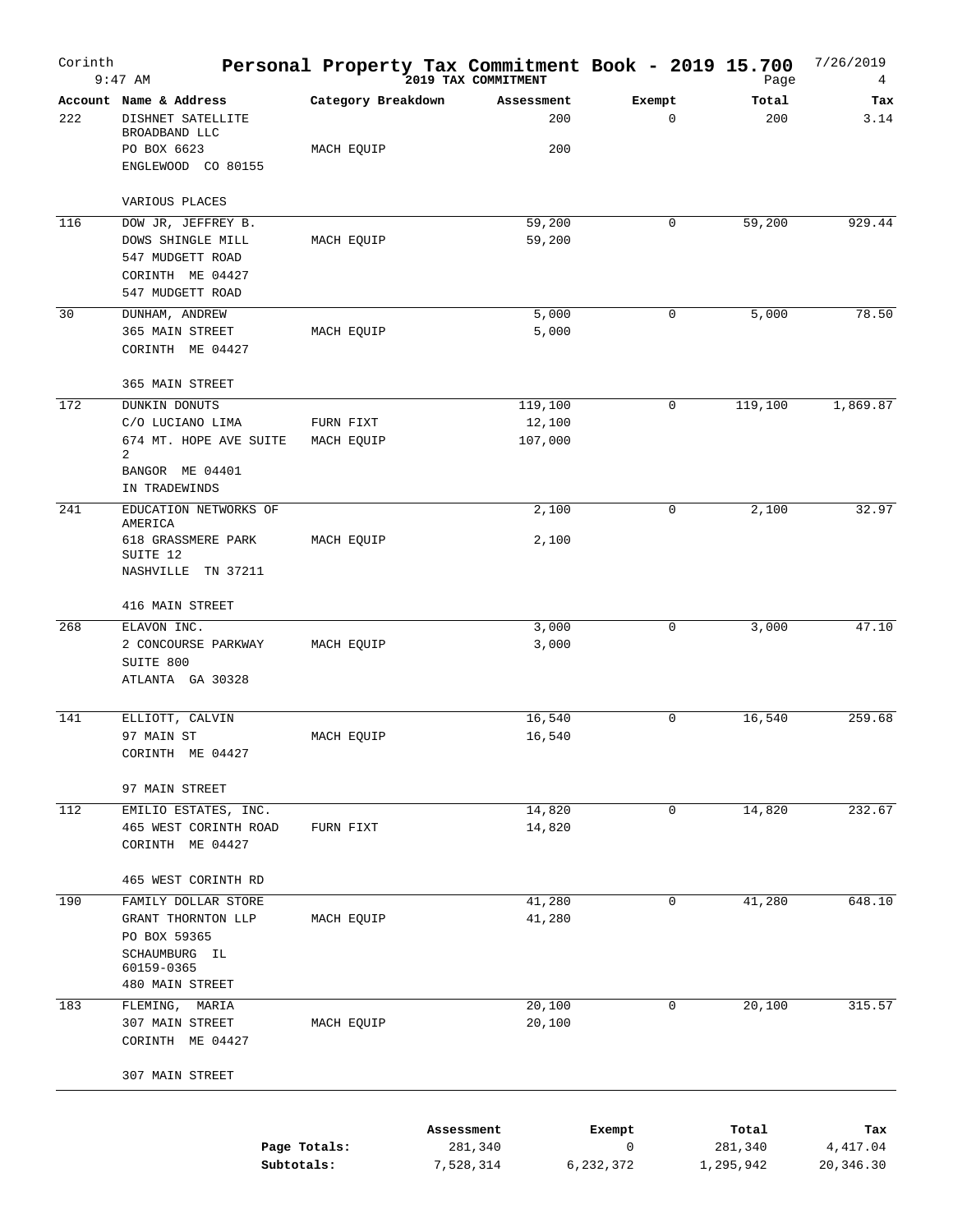| Corinth | $9:47$ AM                                                                                                       |                         | Personal Property Tax Commitment Book - 2019 15.700 |                                |             | Page                          | 7/26/2019<br>5               |
|---------|-----------------------------------------------------------------------------------------------------------------|-------------------------|-----------------------------------------------------|--------------------------------|-------------|-------------------------------|------------------------------|
| 220     | Account Name & Address<br><b>GLAYZE NAIL CARE</b><br>STUDIOS                                                    | Category Breakdown      | Assessment                                          | 2,000                          | Exempt<br>0 | Total<br>2,000                | Tax<br>31.40                 |
|         | c/o RHODA UNDERHILL<br>PO BOX 159<br>STETSON ME 04480<br>110 WEST CORINTH ROAD                                  | FURN FIXT               |                                                     | 2,000                          |             |                               |                              |
| 39      | GRANT LLC, B. L & SON<br>176 WEST CORINTH ROAD<br>CORINTH ME 04427                                              | MACH EQUIP              | 196,880<br>196,880                                  | 166,680                        |             | 30,200                        | 474.14                       |
|         | 176 WEST CORINTH RD                                                                                             |                         |                                                     |                                |             |                               |                              |
| 196     | GRANT, BARBARA J<br>LAST FURROW ENT.<br>729 TATE ROAD<br>CORINTH ME 04427<br>729 TATE ROAD                      | MACH EQUIP              | 14,290<br>14,290                                    |                                | 0           | 14,290                        | 224.35                       |
| 40      | GRANT-POULIN, WANDA M.<br>110 WEST CORINTH ROAD<br>CORINTH ME 04427                                             | MACH EQUIP              |                                                     | 3,510<br>3,510                 | 0           | 3,510                         | 55.11                        |
| 123     | 110 WEST CORINTH ROAD<br>GRAYHAWK LEASING LLC<br>ATTN: TAX DEPT 3A-300<br>PO BOX 660937<br>DALLAS TX 75266-0937 | MACH EQUIP              | 40,890<br>40,890                                    |                                | 0           | 40,890                        | 641.97                       |
|         |                                                                                                                 |                         |                                                     |                                |             |                               |                              |
| 35      | HALLER, SHERRY<br>HOMETOWN PIZZA & DELI<br>PO BOX 612<br>CORINTH ME 04427<br>325 MAIN STREET                    | FURN FIXT<br>MACH EQUIP |                                                     | 2,790<br>90<br>2,700           | 0           | 2,790                         | 43.80                        |
| 250     | HEART & SOUL CUSTOMS<br>TATTOO STUDIO<br>486 MCCARD RD                                                          | MACH EQUIP              |                                                     | 1,600<br>1,600                 | 0           | 1,600                         | 25.12                        |
|         | CORINTH ME 04427                                                                                                |                         |                                                     |                                |             |                               |                              |
| 46      | 313 MAIN STREET SUITE B                                                                                         |                         | 120,900                                             |                                | 0           | 120,900                       |                              |
|         | HICKS, TERRY<br>121 BEANS MILL ROAD<br>CORINTH ME 04427                                                         | MACH EQUIP              | 120,900                                             |                                |             |                               | 1,898.13                     |
|         | 121 BEANS MILL RD                                                                                               |                         |                                                     |                                |             |                               |                              |
| 236     | HUGHES NETWORK SYSTEMS<br>LLC<br>C/O RYAN TAX COMPLIANCE                                                        | MACH EQUIP              |                                                     | 1,270<br>1,270                 | 0           | 1,270                         | 19.94                        |
|         | SER 804<br>PO BOX 460049<br>HOUSTON TX 77056                                                                    |                         |                                                     |                                |             |                               |                              |
| 287     | IBM CREDIT LLC<br>150 KETTLETOWN ROAD<br>SOUTHBURY CT 06488                                                     | MACH EQUIP              |                                                     | 570<br>570                     | 570         | 0                             | 0.00                         |
|         | Page Totals:<br>Subtotals:                                                                                      |                         | Assessment<br>384,700<br>7,913,014                  | Exempt<br>167,250<br>6,399,622 |             | Total<br>217,450<br>1,513,392 | Tax<br>3,413.96<br>23,760.26 |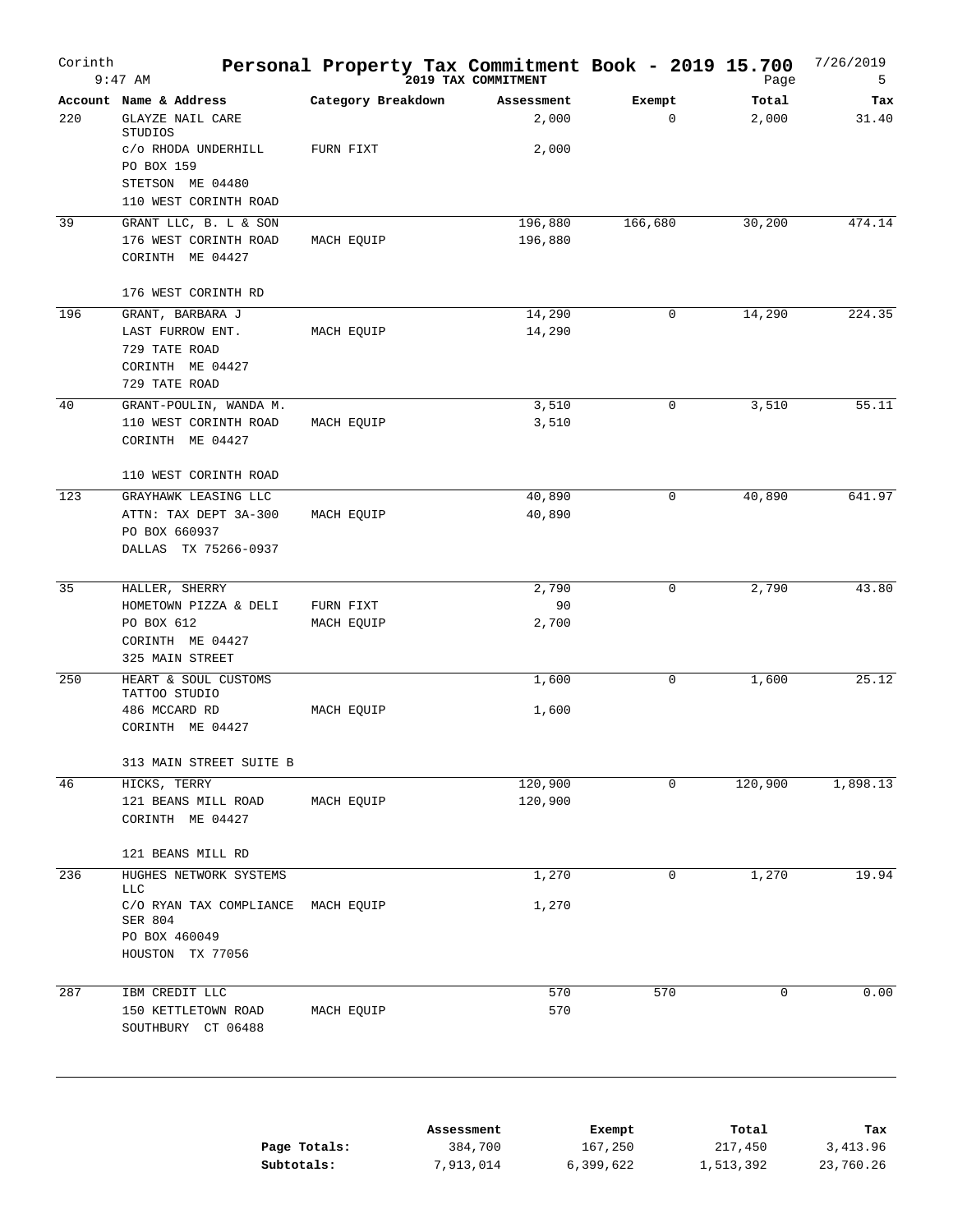| Account Name & Address<br>Category Breakdown<br>Exempt<br>Total<br>Tax<br>Assessment<br>269<br>$\mathsf{O}$<br>1,130<br>17.74<br>INTERFACE SECURITY<br>1,130<br>SYSTEM<br>C/O BROWN SMITH WALLACE<br>OTHER<br>1,130<br>LLP<br>6 CITYPLACE DR, STE.<br>800<br>ST. LOUIS MO 63141<br>494 MAIN STREET<br>210<br>72,000<br>1,130.40<br>KYC, LLC<br>72,000<br>0<br>72,000<br>86 MAIN STREET<br>MACH EQUIP<br>CORINTH ME 04427<br>86 MAIN STREET<br>270<br>231.58<br>LEASE CORPORATION OF<br>14,750<br>0<br>14,750<br>AMERICA<br>14,750<br>PO BOX 1297<br>MACH EQUIP<br>TROY MI 48099<br>575 MAIN ST<br>160<br>70,000<br>0<br>70,000<br>1,099.00<br>LIBBY, JUSTIN<br>70,000<br>LIBBY'S DAIRY FARM<br>MACH EQUIP<br>447 MAIN STREET<br>CORINTH ME 04427<br>447 MAIN STREET<br>214<br>MAINE FIBER COMPANY,<br>4,700<br>0<br>4,700<br>73.79<br>INC.<br>465 CONGRESS STREET<br>4,700<br>OTHER<br>SUITE 701<br>PORTLAND ME 04101<br>2<br>32,900<br>32,900<br>$\mathbf 0$<br>0.00<br>MAINE SAVINGS FEDERAL<br>CREDIT UNION<br>32,900<br>P.O. BOX 347<br>MACH EQUIP<br>HAMPDEN ME 04444<br>500 MAIN STREET<br>85,630<br>85,630<br>1,344.39<br>58<br>MARTIN SR., SCOTT<br>0<br>WILLIAM<br>85,630<br>MARTIN, KATIE GREATOREX MACH EQUIP<br>535 BLACK ROAD<br>CORINTH ME 04427<br>535 BLACK ROAD<br>147<br>MRS. SNIPPY'S HAIR<br>2,400<br>2,400<br>37.68<br>0<br>SALON<br>2,400<br>C/O WANDA ST. PETER<br>FURN FIXT<br>113 HUDSON RD<br>CORINTH ME 04427<br>535 MAIN STREET SUITE 1<br>191<br>3,500<br>3,500<br>54.95<br>MUNSON, SHAWN<br>0<br>929 MAIN STREET<br>3,500<br>MACH EQUIP<br>CORINTH ME 04427<br>929 MAIN STREET | Corinth | $9:47$ AM | Personal Property Tax Commitment Book - 2019 15.700 | 2019 TAX COMMITMENT | Page | 7/26/2019<br>6 |
|--------------------------------------------------------------------------------------------------------------------------------------------------------------------------------------------------------------------------------------------------------------------------------------------------------------------------------------------------------------------------------------------------------------------------------------------------------------------------------------------------------------------------------------------------------------------------------------------------------------------------------------------------------------------------------------------------------------------------------------------------------------------------------------------------------------------------------------------------------------------------------------------------------------------------------------------------------------------------------------------------------------------------------------------------------------------------------------------------------------------------------------------------------------------------------------------------------------------------------------------------------------------------------------------------------------------------------------------------------------------------------------------------------------------------------------------------------------------------------------------------------------------------------------------------------------------------------------------------------------|---------|-----------|-----------------------------------------------------|---------------------|------|----------------|
|                                                                                                                                                                                                                                                                                                                                                                                                                                                                                                                                                                                                                                                                                                                                                                                                                                                                                                                                                                                                                                                                                                                                                                                                                                                                                                                                                                                                                                                                                                                                                                                                              |         |           |                                                     |                     |      |                |
|                                                                                                                                                                                                                                                                                                                                                                                                                                                                                                                                                                                                                                                                                                                                                                                                                                                                                                                                                                                                                                                                                                                                                                                                                                                                                                                                                                                                                                                                                                                                                                                                              |         |           |                                                     |                     |      |                |
|                                                                                                                                                                                                                                                                                                                                                                                                                                                                                                                                                                                                                                                                                                                                                                                                                                                                                                                                                                                                                                                                                                                                                                                                                                                                                                                                                                                                                                                                                                                                                                                                              |         |           |                                                     |                     |      |                |
|                                                                                                                                                                                                                                                                                                                                                                                                                                                                                                                                                                                                                                                                                                                                                                                                                                                                                                                                                                                                                                                                                                                                                                                                                                                                                                                                                                                                                                                                                                                                                                                                              |         |           |                                                     |                     |      |                |
|                                                                                                                                                                                                                                                                                                                                                                                                                                                                                                                                                                                                                                                                                                                                                                                                                                                                                                                                                                                                                                                                                                                                                                                                                                                                                                                                                                                                                                                                                                                                                                                                              |         |           |                                                     |                     |      |                |
|                                                                                                                                                                                                                                                                                                                                                                                                                                                                                                                                                                                                                                                                                                                                                                                                                                                                                                                                                                                                                                                                                                                                                                                                                                                                                                                                                                                                                                                                                                                                                                                                              |         |           |                                                     |                     |      |                |
|                                                                                                                                                                                                                                                                                                                                                                                                                                                                                                                                                                                                                                                                                                                                                                                                                                                                                                                                                                                                                                                                                                                                                                                                                                                                                                                                                                                                                                                                                                                                                                                                              |         |           |                                                     |                     |      |                |
|                                                                                                                                                                                                                                                                                                                                                                                                                                                                                                                                                                                                                                                                                                                                                                                                                                                                                                                                                                                                                                                                                                                                                                                                                                                                                                                                                                                                                                                                                                                                                                                                              |         |           |                                                     |                     |      |                |
|                                                                                                                                                                                                                                                                                                                                                                                                                                                                                                                                                                                                                                                                                                                                                                                                                                                                                                                                                                                                                                                                                                                                                                                                                                                                                                                                                                                                                                                                                                                                                                                                              |         |           |                                                     |                     |      |                |
|                                                                                                                                                                                                                                                                                                                                                                                                                                                                                                                                                                                                                                                                                                                                                                                                                                                                                                                                                                                                                                                                                                                                                                                                                                                                                                                                                                                                                                                                                                                                                                                                              |         |           |                                                     |                     |      |                |
|                                                                                                                                                                                                                                                                                                                                                                                                                                                                                                                                                                                                                                                                                                                                                                                                                                                                                                                                                                                                                                                                                                                                                                                                                                                                                                                                                                                                                                                                                                                                                                                                              |         |           |                                                     |                     |      |                |
|                                                                                                                                                                                                                                                                                                                                                                                                                                                                                                                                                                                                                                                                                                                                                                                                                                                                                                                                                                                                                                                                                                                                                                                                                                                                                                                                                                                                                                                                                                                                                                                                              |         |           |                                                     |                     |      |                |
|                                                                                                                                                                                                                                                                                                                                                                                                                                                                                                                                                                                                                                                                                                                                                                                                                                                                                                                                                                                                                                                                                                                                                                                                                                                                                                                                                                                                                                                                                                                                                                                                              |         |           |                                                     |                     |      |                |
|                                                                                                                                                                                                                                                                                                                                                                                                                                                                                                                                                                                                                                                                                                                                                                                                                                                                                                                                                                                                                                                                                                                                                                                                                                                                                                                                                                                                                                                                                                                                                                                                              |         |           |                                                     |                     |      |                |
|                                                                                                                                                                                                                                                                                                                                                                                                                                                                                                                                                                                                                                                                                                                                                                                                                                                                                                                                                                                                                                                                                                                                                                                                                                                                                                                                                                                                                                                                                                                                                                                                              |         |           |                                                     |                     |      |                |
|                                                                                                                                                                                                                                                                                                                                                                                                                                                                                                                                                                                                                                                                                                                                                                                                                                                                                                                                                                                                                                                                                                                                                                                                                                                                                                                                                                                                                                                                                                                                                                                                              |         |           |                                                     |                     |      |                |
|                                                                                                                                                                                                                                                                                                                                                                                                                                                                                                                                                                                                                                                                                                                                                                                                                                                                                                                                                                                                                                                                                                                                                                                                                                                                                                                                                                                                                                                                                                                                                                                                              |         |           |                                                     |                     |      |                |
|                                                                                                                                                                                                                                                                                                                                                                                                                                                                                                                                                                                                                                                                                                                                                                                                                                                                                                                                                                                                                                                                                                                                                                                                                                                                                                                                                                                                                                                                                                                                                                                                              |         |           |                                                     |                     |      |                |
|                                                                                                                                                                                                                                                                                                                                                                                                                                                                                                                                                                                                                                                                                                                                                                                                                                                                                                                                                                                                                                                                                                                                                                                                                                                                                                                                                                                                                                                                                                                                                                                                              |         |           |                                                     |                     |      |                |
|                                                                                                                                                                                                                                                                                                                                                                                                                                                                                                                                                                                                                                                                                                                                                                                                                                                                                                                                                                                                                                                                                                                                                                                                                                                                                                                                                                                                                                                                                                                                                                                                              |         |           |                                                     |                     |      |                |
|                                                                                                                                                                                                                                                                                                                                                                                                                                                                                                                                                                                                                                                                                                                                                                                                                                                                                                                                                                                                                                                                                                                                                                                                                                                                                                                                                                                                                                                                                                                                                                                                              |         |           |                                                     |                     |      |                |
|                                                                                                                                                                                                                                                                                                                                                                                                                                                                                                                                                                                                                                                                                                                                                                                                                                                                                                                                                                                                                                                                                                                                                                                                                                                                                                                                                                                                                                                                                                                                                                                                              |         |           |                                                     |                     |      |                |
|                                                                                                                                                                                                                                                                                                                                                                                                                                                                                                                                                                                                                                                                                                                                                                                                                                                                                                                                                                                                                                                                                                                                                                                                                                                                                                                                                                                                                                                                                                                                                                                                              |         |           |                                                     |                     |      |                |
|                                                                                                                                                                                                                                                                                                                                                                                                                                                                                                                                                                                                                                                                                                                                                                                                                                                                                                                                                                                                                                                                                                                                                                                                                                                                                                                                                                                                                                                                                                                                                                                                              |         |           |                                                     |                     |      |                |
|                                                                                                                                                                                                                                                                                                                                                                                                                                                                                                                                                                                                                                                                                                                                                                                                                                                                                                                                                                                                                                                                                                                                                                                                                                                                                                                                                                                                                                                                                                                                                                                                              |         |           |                                                     |                     |      |                |
|                                                                                                                                                                                                                                                                                                                                                                                                                                                                                                                                                                                                                                                                                                                                                                                                                                                                                                                                                                                                                                                                                                                                                                                                                                                                                                                                                                                                                                                                                                                                                                                                              |         |           |                                                     |                     |      |                |
|                                                                                                                                                                                                                                                                                                                                                                                                                                                                                                                                                                                                                                                                                                                                                                                                                                                                                                                                                                                                                                                                                                                                                                                                                                                                                                                                                                                                                                                                                                                                                                                                              |         |           |                                                     |                     |      |                |
|                                                                                                                                                                                                                                                                                                                                                                                                                                                                                                                                                                                                                                                                                                                                                                                                                                                                                                                                                                                                                                                                                                                                                                                                                                                                                                                                                                                                                                                                                                                                                                                                              |         |           |                                                     |                     |      |                |
|                                                                                                                                                                                                                                                                                                                                                                                                                                                                                                                                                                                                                                                                                                                                                                                                                                                                                                                                                                                                                                                                                                                                                                                                                                                                                                                                                                                                                                                                                                                                                                                                              |         |           |                                                     |                     |      |                |
|                                                                                                                                                                                                                                                                                                                                                                                                                                                                                                                                                                                                                                                                                                                                                                                                                                                                                                                                                                                                                                                                                                                                                                                                                                                                                                                                                                                                                                                                                                                                                                                                              |         |           |                                                     |                     |      |                |
|                                                                                                                                                                                                                                                                                                                                                                                                                                                                                                                                                                                                                                                                                                                                                                                                                                                                                                                                                                                                                                                                                                                                                                                                                                                                                                                                                                                                                                                                                                                                                                                                              |         |           |                                                     |                     |      |                |
|                                                                                                                                                                                                                                                                                                                                                                                                                                                                                                                                                                                                                                                                                                                                                                                                                                                                                                                                                                                                                                                                                                                                                                                                                                                                                                                                                                                                                                                                                                                                                                                                              |         |           |                                                     |                     |      |                |
|                                                                                                                                                                                                                                                                                                                                                                                                                                                                                                                                                                                                                                                                                                                                                                                                                                                                                                                                                                                                                                                                                                                                                                                                                                                                                                                                                                                                                                                                                                                                                                                                              |         |           |                                                     |                     |      |                |
|                                                                                                                                                                                                                                                                                                                                                                                                                                                                                                                                                                                                                                                                                                                                                                                                                                                                                                                                                                                                                                                                                                                                                                                                                                                                                                                                                                                                                                                                                                                                                                                                              |         |           |                                                     |                     |      |                |
|                                                                                                                                                                                                                                                                                                                                                                                                                                                                                                                                                                                                                                                                                                                                                                                                                                                                                                                                                                                                                                                                                                                                                                                                                                                                                                                                                                                                                                                                                                                                                                                                              |         |           |                                                     |                     |      |                |
|                                                                                                                                                                                                                                                                                                                                                                                                                                                                                                                                                                                                                                                                                                                                                                                                                                                                                                                                                                                                                                                                                                                                                                                                                                                                                                                                                                                                                                                                                                                                                                                                              |         |           |                                                     |                     |      |                |
|                                                                                                                                                                                                                                                                                                                                                                                                                                                                                                                                                                                                                                                                                                                                                                                                                                                                                                                                                                                                                                                                                                                                                                                                                                                                                                                                                                                                                                                                                                                                                                                                              |         |           |                                                     |                     |      |                |

|              | Assessment | Exempt    | Total     | Tax       |
|--------------|------------|-----------|-----------|-----------|
| Page Totals: | 287,010    | 32,900    | 254,110   | 3,989.53  |
| Subtotals:   | 8,200,024  | 6,432,522 | 1,767,502 | 27,749.79 |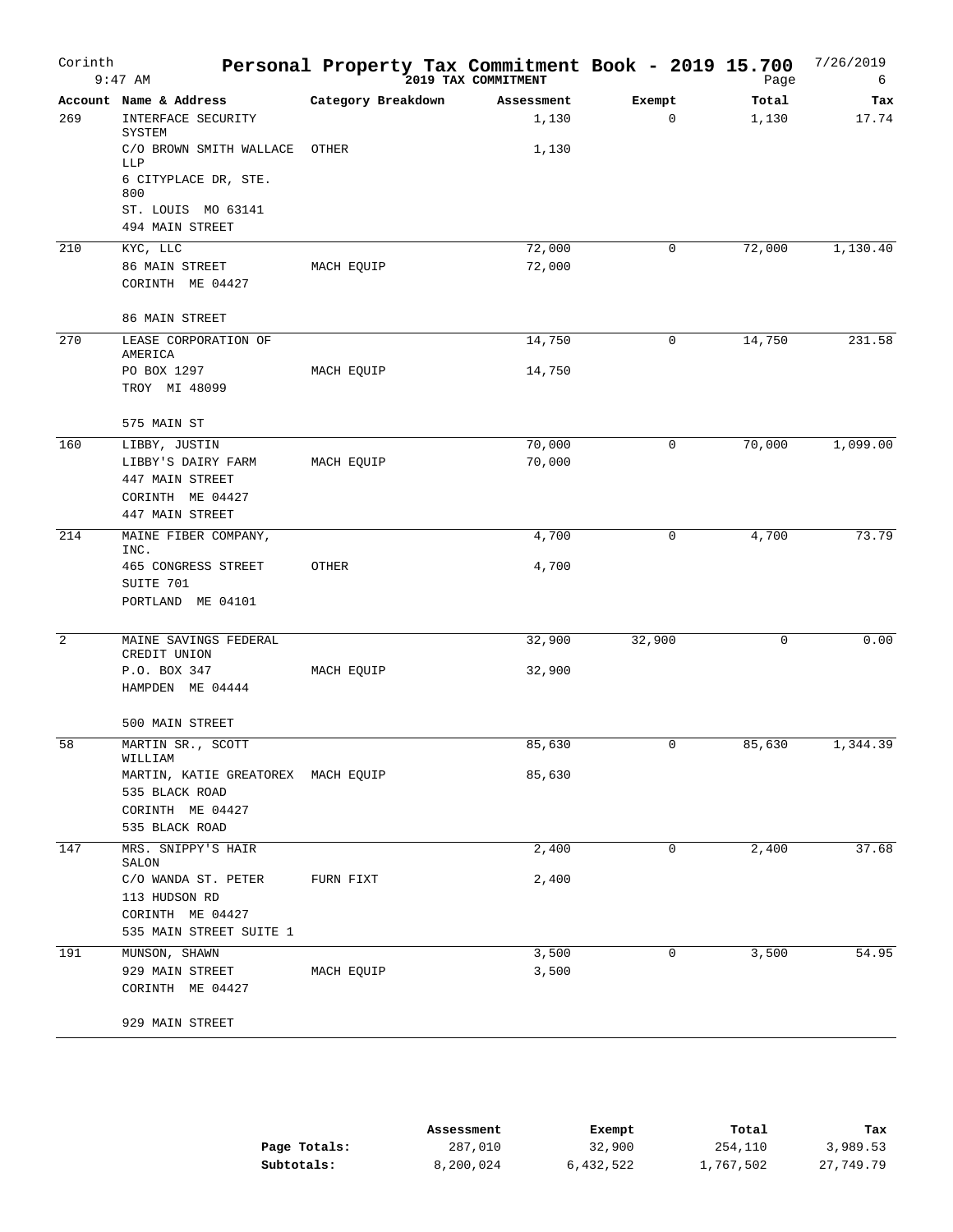| Corinth | $9:47$ AM                                                                                                                                              | Personal Property Tax Commitment Book - 2019 15.700 | 2019 TAX COMMITMENT          |                       | Page           | 7/26/2019<br>7 |
|---------|--------------------------------------------------------------------------------------------------------------------------------------------------------|-----------------------------------------------------|------------------------------|-----------------------|----------------|----------------|
| 170     | Account Name & Address<br>PEDERSEN, GEORGE M.<br>419 BLACK ROAD<br>CORINTH ME 04427                                                                    | Category Breakdown<br>MACH EQUIP                    | Assessment<br>9,000<br>9,000 | Exempt<br>$\mathbf 0$ | Total<br>9,000 | Tax<br>141.30  |
|         | 419 BLACK ROAD                                                                                                                                         |                                                     |                              |                       |                |                |
| 281     | PNC EQUIPMENT FINANCE,<br><b>LLC</b><br>995 DALTON AVE<br>CINCINNATI OH 45203                                                                          | MACH EQUIP                                          | 33,000<br>33,000             | 0                     | 33,000         | 518.10         |
| 118     | POMEROY, JOHN E.<br>DBA POMEROY'S GARAGE<br>303 MCCARD ROAD<br>CORINTH ME 04427<br>301 MCCARD ROAD                                                     | MACH EQUIP                                          | 25,630<br>25,630             | 0                     | 25,630         | 402.39         |
| 284     | PROG LEASING LLC<br>C/O RYAN TAX COMPLIANCE<br>SERVICES L<br>PO BOX 4900 DEPT 500<br>SCOTTSDALE AZ<br>85261-4900                                       | FURN FIXT                                           | 1,400<br>1,400               | 0                     | 1,400          | 21.98          |
| 282     | REDBOX AUTOMATED RETAIL<br>PO BOX 72210<br>PHOENIX AZ 85050<br>689 MAIN STREET                                                                         | MACH EQUIP                                          | 3,900<br>3,900               | 0                     | 3,900          | 61.23          |
| 206     | ROAD RUNNER HOLDCO LLC<br>DBA<br>C/O TIME WARNER CABLE<br>TAX DEPT<br>PO BOX 7467<br>CHARLOTTE NC<br>28241-7467                                        | MACH EQUIP                                          | 5,600<br>5,600               | 0                     | 5,600          | 87.92          |
| 71      | ROCKWELL, FLOYD<br>P.O. BOX 33<br>CORINTH ME 04427<br>196 MAIN ST                                                                                      | MACH EQUIP                                          | 11,000<br>11,000             | 0                     | 11,000         | 172.70         |
| 74      | ROWE JR, MONCENA R.<br>44 HARVEY HIGHLANDS<br>CORINTH ME 04427                                                                                         | MACH EQUIP                                          | 28,600<br>28,600             | $\mathbf 0$           | 28,600         | 449.02         |
| 136     | 774 MAIN STREET<br>SCIENTIFIC GAMES<br>INTERNATIONAL INC<br>C/O RYAN LLCREUTERS<br>INC.<br>P.O. BOX 4900<br>SCOTTSDALE AZ<br>85261-4900<br>624 MAIN ST | MACH EQUIP                                          | 1,300<br>1,300               | 0                     | 1,300          | 20.41          |

|              | Assessment | Exempt    | Total     | Tax       |
|--------------|------------|-----------|-----------|-----------|
| Page Totals: | 119,430    |           | 119,430   | 1,875.05  |
| Subtotals:   | 8,319,454  | 6,432,522 | 1,886,932 | 29,624.84 |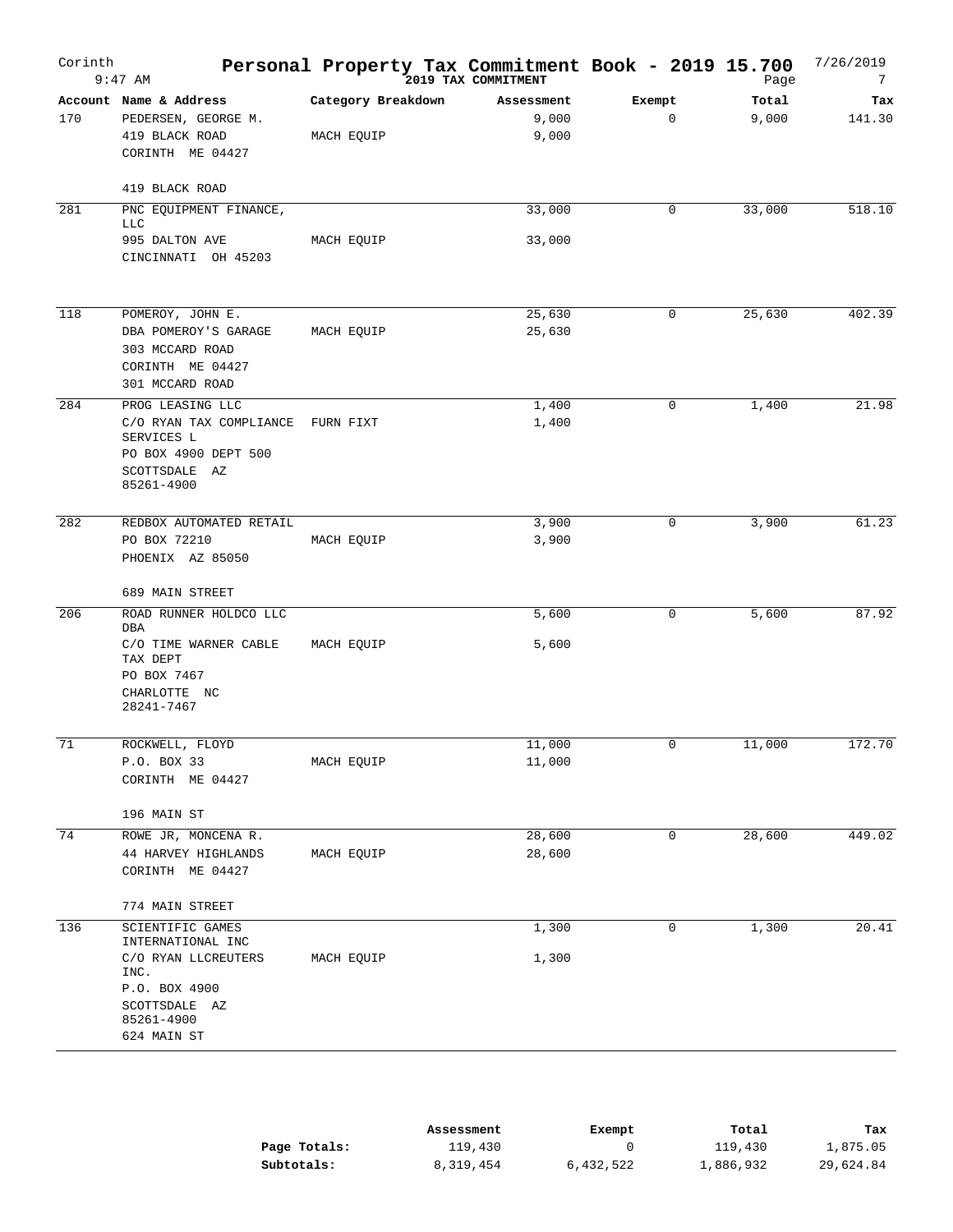| Corinth | $9:47$ AM                                                                                                           |                     | Personal Property Tax Commitment Book - 2019 15.700 |                  | Page             | 7/26/2019<br>8  |
|---------|---------------------------------------------------------------------------------------------------------------------|---------------------|-----------------------------------------------------|------------------|------------------|-----------------|
|         | Account Name & Address                                                                                              | Category Breakdown  | Assessment                                          | Exempt           | Total            | Tax             |
| 192     | SMITH, MIKE<br>193 EXETER ROAD<br>CORINTH ME 04427                                                                  | MACH EQUIP          | 2,000<br>2,000                                      | $\mathbf 0$      | 2,000            | 31.40           |
|         | 193 EXETER ROAD                                                                                                     |                     |                                                     |                  |                  |                 |
| 272     | SNAP-ON CREDIT LLC                                                                                                  |                     | 20,510                                              | 20,510           | $\mathbf{0}$     | 0.00            |
|         | CANDACE DYCKES<br>PT COMPLIANCE SERV.<br>DUCHARME, MCMI<br>PO BOX 80615<br>INDIANAPOLIS IN 46280<br>303 MCCARD ROAD | MACH EQUIP          | 20,510                                              |                  |                  |                 |
| 271     | SOMERSET CAPITAL GROUP,                                                                                             |                     | 850                                                 | 0                | 850              | 13.35           |
|         | LTD<br>612 WHEELERS FARMS ROAD<br>MILFORD CT 06461-1673                                                             | OTHER               | 850                                                 |                  |                  |                 |
|         | <b>485 MAIN STREET</b>                                                                                              |                     |                                                     |                  |                  |                 |
| 201     | SPEED, VERNON                                                                                                       |                     | 9,250                                               | 0                | 9,250            | 145.23          |
|         | 10 O'ROAK ROAD<br>CORINTH ME 04427                                                                                  | MACH EQUIP          | 9,250                                               |                  |                  |                 |
|         | GARLAND ROAD                                                                                                        |                     |                                                     |                  |                  |                 |
| 79      | STROUT, JOSEPH K.<br>416 BEANS MILL ROAD<br>CORINTH ME 04427                                                        | MACH EQUIP          | 24,500<br>24,500                                    | 0                | 24,500           | 384.65          |
|         | 431 BEANS MILL RD                                                                                                   |                     |                                                     |                  |                  |                 |
| 44      | T & P LUMBER, INC                                                                                                   |                     | 30,500                                              | 0                | 30,500           | 478.85          |
|         | CRESCENT LUMBER COMPANY                                                                                             | FURN FIXT           | 10,000                                              |                  |                  |                 |
|         | 60 FOWLER ROAD<br>ORRINGTON ME 04474                                                                                | MACH EQUIP<br>OTHER | 5,000<br>15,500                                     |                  |                  |                 |
|         | 534 MAIN STREET                                                                                                     |                     |                                                     |                  |                  |                 |
| 82      | TATE, BERNADINE                                                                                                     |                     | 71,500                                              | 0                | 71,500           | 1,122.55        |
|         | 1004 MAIN STREET<br>CORINTH ME 04427                                                                                | MACH EQUIP          | 71,500                                              |                  |                  |                 |
|         | 1004 MAIN ST                                                                                                        |                     |                                                     |                  |                  |                 |
| 253     | THE COCA-COLA COMPANY                                                                                               |                     | 1,200                                               | $\mathbf 0$      | 1,200            | 18.84           |
|         | PO BOX 4440<br>BRANDON FL 33509-4440                                                                                | MACH EQUIP          | 1,200                                               |                  |                  |                 |
|         | 658 MAIN STREET                                                                                                     |                     |                                                     |                  |                  |                 |
| 249     | THE NEON PIPE<br>KNEELAND, KEVIN<br>61 ATKINSON ROAD                                                                | MACH EQUIP          | 3,250<br>3,250                                      | 0                | 3,250            | 51.03           |
|         | CHARLESTON ME 04422<br>313 MAIN STREET SUITE C                                                                      |                     |                                                     |                  |                  |                 |
| 84      | THOMAS, FRANK P.                                                                                                    |                     | 4,200                                               | 0                | 4,200            | 65.94           |
|         | TRUSTEE<br>364 GARLAND ROAD<br>CORINTH ME 04427                                                                     | MACH EQUIP          | 4,200                                               |                  |                  |                 |
|         | 364 GARLAND RD                                                                                                      |                     |                                                     |                  |                  |                 |
|         |                                                                                                                     |                     |                                                     |                  |                  |                 |
|         | Page Totals:                                                                                                        |                     | Assessment<br>167,760                               | Exempt<br>20,510 | Total<br>147,250 | Tax<br>2,311.84 |

8,487,214

6,453,032

2,034,182

31,936.68

**Subtotals:**